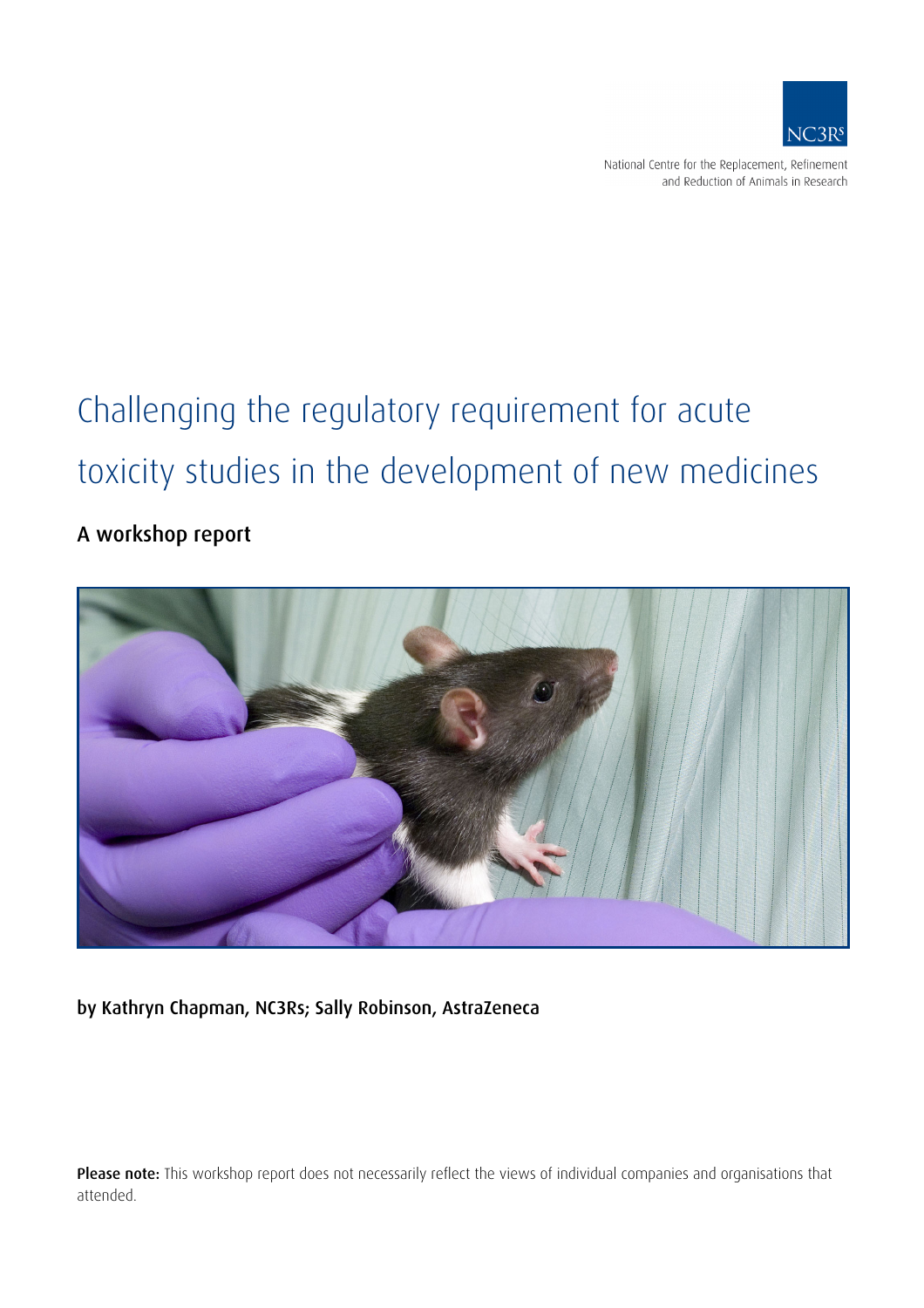# **Contents**

| $\mathbf{1}$   |     |        |                                                                                                   |  |
|----------------|-----|--------|---------------------------------------------------------------------------------------------------|--|
| $\overline{2}$ |     |        |                                                                                                   |  |
|                | 2.1 |        |                                                                                                   |  |
|                | 2.2 |        |                                                                                                   |  |
| 3              |     |        |                                                                                                   |  |
|                | 3.1 |        |                                                                                                   |  |
|                | 3.2 |        |                                                                                                   |  |
|                | 3.3 |        |                                                                                                   |  |
|                | 3.4 |        |                                                                                                   |  |
| 4              |     |        |                                                                                                   |  |
|                | 4.1 |        |                                                                                                   |  |
|                |     | 4.1.1  |                                                                                                   |  |
|                |     | 4.1.2. | How are acute toxicity data used to support human safety alongside other preclinical data? 6      |  |
|                |     | 4.1.3  | What other study types could be used to get information on high single dose toxicity? 6           |  |
|                |     | 4.1.4  | If acute toxicity studies are performed, what is the added scientific value of more than one      |  |
|                |     | 4.1.5  | If you had to do acute toxicity for regulatory purposes only, what would you see as the           |  |
|                |     | 4.1.6  | What is the added scientific value of carrying out an acute toxicity study prior to first time in |  |
|                |     | 4.1.7  |                                                                                                   |  |
| 5              |     |        |                                                                                                   |  |
| 6              |     |        |                                                                                                   |  |
| 7              |     |        |                                                                                                   |  |
|                |     |        |                                                                                                   |  |
|                |     |        |                                                                                                   |  |
|                |     |        |                                                                                                   |  |

## The 3Rs - definitions

Replacement: methods which avoid or replace the use of animals in an area where animals would otherwise have been used.

Reduction: methods which minimise animal use and enable researchers to obtain comparable levels of information from fewer animals or to obtain more information from the same number of animals, thereby reducing future use of animals.

Refinement: improvements to husbandry and procedures which minimise actual or potential pain, suffering, distress or lasting harm and/or improve animal welfare.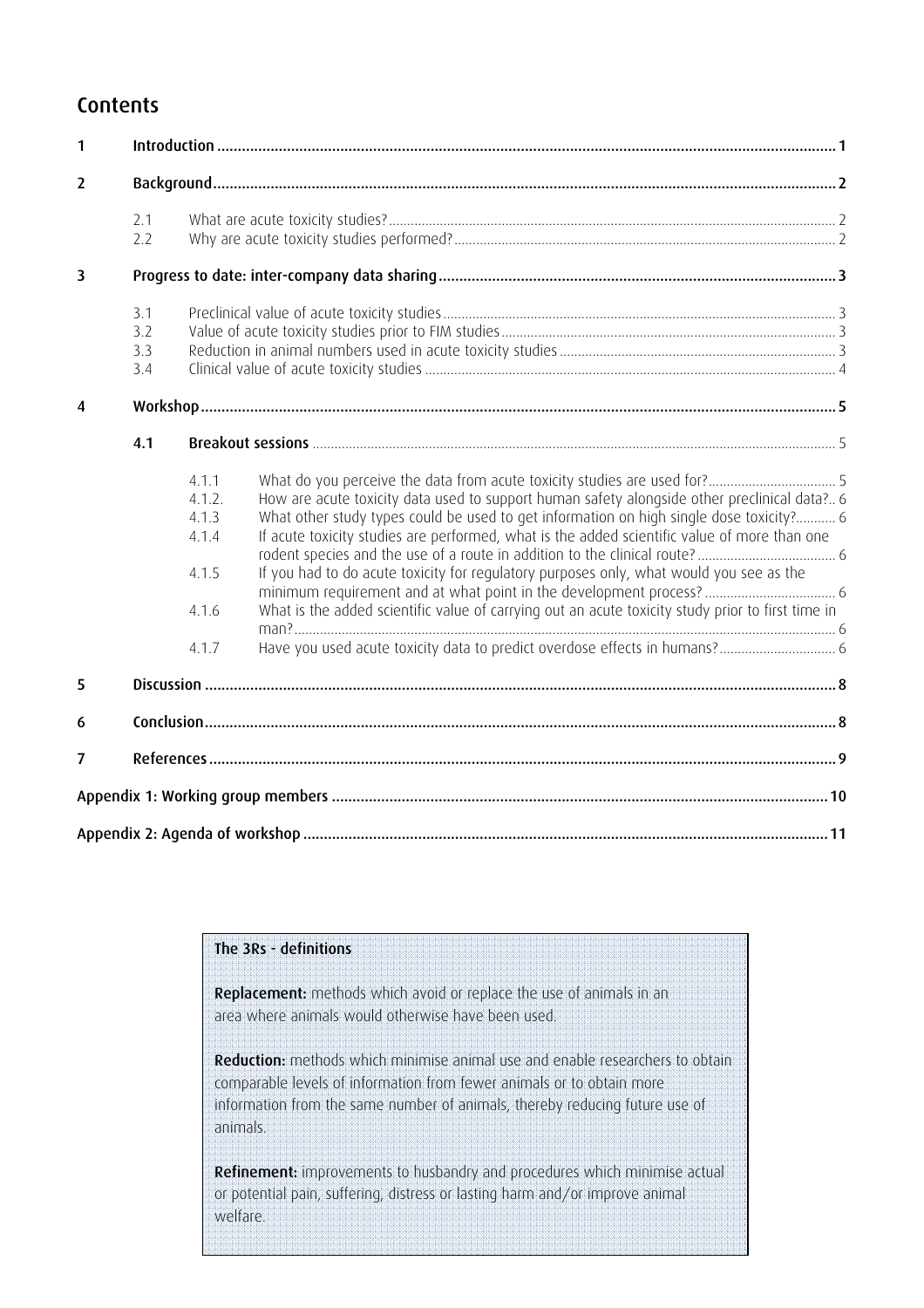International regulations relating to human health require that all new pharmaceutical drugs are tested for their safety prior to their use in human volunteers and patients. A key stage in ensuring the safety of drugs is to conduct toxicity tests in appropriate animal models, and acute toxicity studies are just one of a battery of toxicity tests that are used. These studies are usually conducted in rodents and this test is particularly contentious as it is the only test in pharmaceutical development where lethality is a key endpoint. Increasingly, there is also controversy about the scientific value of the data obtained and its correlation with predicting acute toxic effects in humans, particularly when compared with the suffering caused to the animals used.

Definition of acute toxicity: Acute toxicity is that produced after administration of a single dose (or multiple doses) in a period not exceeding 24 hours, up to a limit of 2000 mg/kg

Objective of acute toxicity studies: To identify a dose causing major adverse effects and an estimation of the minimum dose causing lethality, according to regulatory guidelines (see Table 1). ICHM3 suggests these studies or suitable alternatives are required prior to the first administration of a new medicine in humans.

**Box 1** Acute toxicity studies

This report only covers conventional acute toxicity studies conducted to support the development of new medicines, where lethality is an endpoint. Acute toxicity testing of chemicals and intermediates by the pharmaceutical and chemical industries is not covered, because it is done for a different purpose and under different regulatory guidance. Throughout the report, acute toxicity refers to the studies done for the objective described above (Box 1) under the regulatory guidance outlined in Table 1. Extended single dose studies that specifically support single dose in humans (e.g. microdosing<sup>1</sup>) are not the subject of this report.

To evaluate the utility of acute toxicity data and possible alternatives, an expert working group, coordinated by the UK's National Centre for the Replacement, Refinement and Reduction of Animals in Research (NC3Rs), and comprising 15 European pharmaceutical

companies and contract research organisations, has been established (see Appendix 1 for membership).

The working group's objectives are two-fold. Firstly, the short-term objective is to agree an approach to conventional single dose acute toxicity studies that focuses on reduction and refinement and secondly in the longer term the replacement of these studies while ensuring that the safety of humans is maintained. Fundamental to these objectives is the timing of acute toxicity studies and whether they are necessary prior to the first administration of a new medicine in humans, also known as first-in-man (FIM) studies, or only later, when they are used to predict overdose levels in man.

Critically, if acute toxicity studies are only deemed necessary to predict overdose effects then they do not need to be conducted prior to FIM studies but only when the drug is more freely available and therefore at higher risk of overdose occurrences (e.g. Phase 3 or registration). A shift in the timing of acute toxicity tests alone would have a significant impact on animal use because many drugs fail during clinical development after FIM and are dropped from development. Such a shift would result in acute toxicity tests being carried out on fewer compounds.

By taking an evidence-based review of the value of acute toxicity studies before FIM, and sharing and analysing data, the working group has demonstrated that the number of animals used can be significantly reduced, and that ultimately these studies could be phased out completely.

As part of this collaborative initiative, the NC3Rs held a workshop in November 2006 to discuss the working group's findings with an audience of regulators and toxicologists from Europe, the USA and Japan. This report describes the workshop and provides a background to the use of animals in acute toxicity studies in the pharmaceutical industry and the approach taken to influence change both within companies and in regulatory guidance.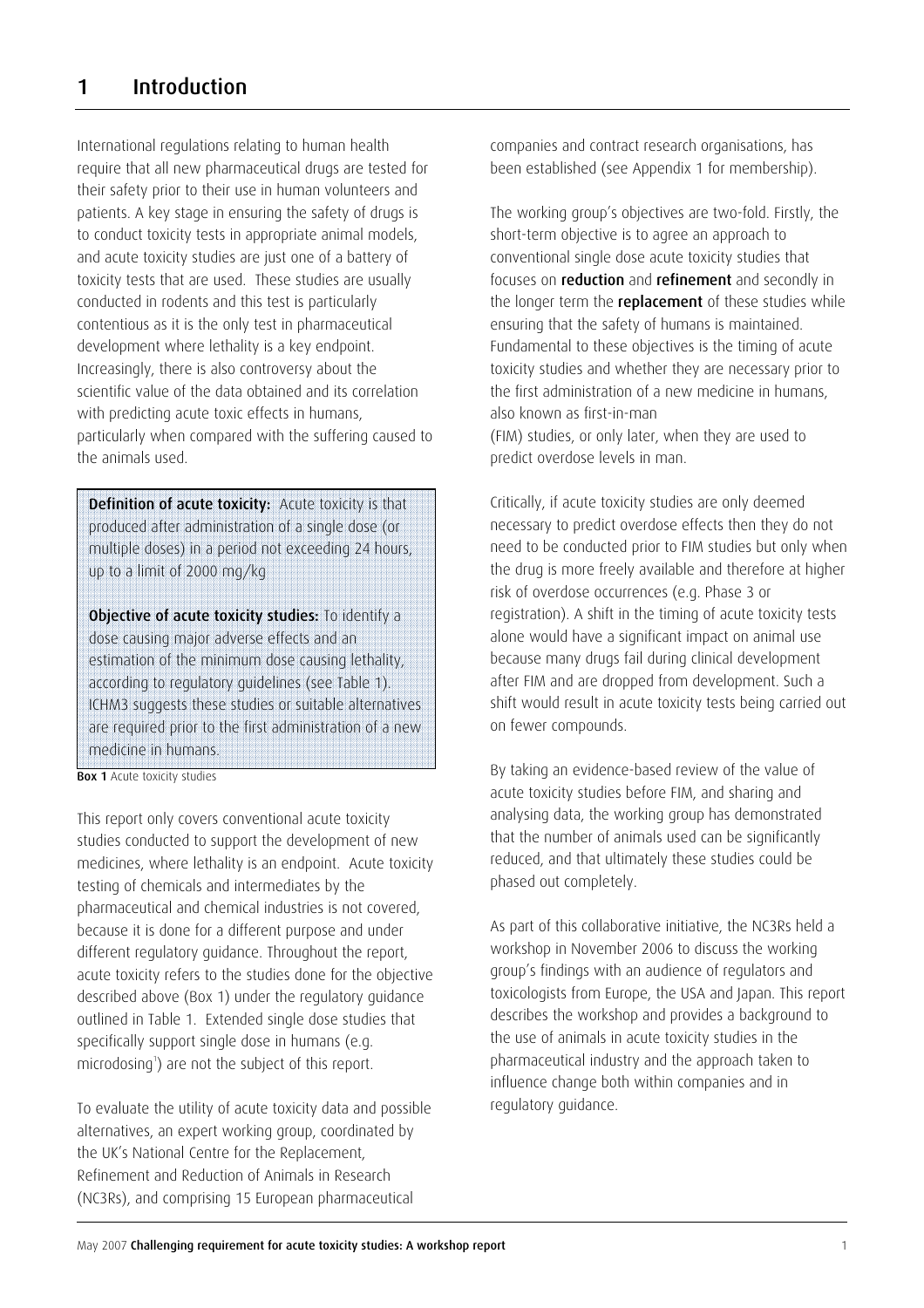# 2 Background

#### 2.1 What are acute toxicity studies?

Acute toxicity studies for pharmaceutical development involve the administration of a single dose of test compound to two different mammalian species, often by two different routes (Table 1). These are usually the clinical route and an additional parenteral route (usually intravenous) to ensure systemic exposure. Unless the clinical route is intravenous, in which case, only the intravenous route is tested. The routes of administration and species required vary according to the regulatory authority. Administration of the compound is usually followed by 14 days of observation including the

recording of clinical signs (e.g. behaviour, body weight), duration, and reversibility of the toxic effect.

#### 2.2 Why are acute toxicity studies performed?

Regulatory authorities require data from acute toxicity studies for the registration of any pharmaceutical intended for human use. Traditionally, the information obtained from these studies has been used to set an appropriate dose level for repeat dose studies in animals and to support the effects of overdose in humans. They may also be used to support doses for FIM studies and to give an early indication of target organ toxicity<sup>3</sup>.

|                                                                                                                                                                         | EEC <sup>2</sup>                                                         | US <sup>3</sup>      | JAPAN <sup>4</sup> |
|-------------------------------------------------------------------------------------------------------------------------------------------------------------------------|--------------------------------------------------------------------------|----------------------|--------------------|
| <b>Species</b>                                                                                                                                                          | $2^*$                                                                    | I non-rodent)        | non-rodent)<br>(1) |
| <b>Routes</b>                                                                                                                                                           | $2^{***}$<br>$clinical + another ensuring$<br>exposure                   | $2^{**}$<br>(as EEC) | Clinical route     |
| Days of Observation                                                                                                                                                     | $7 - 14$                                                                 | 14                   | 14                 |
| usually rat and mouse<br>**<br>US/Japan: Dose-escalation is an acceptable alternative for non-rodents;<br>no region mentions dose-escalation as alternative for rodents | only study type where a second route (intravenous) is routinely required |                      |                    |

Table 1: Regulatory framework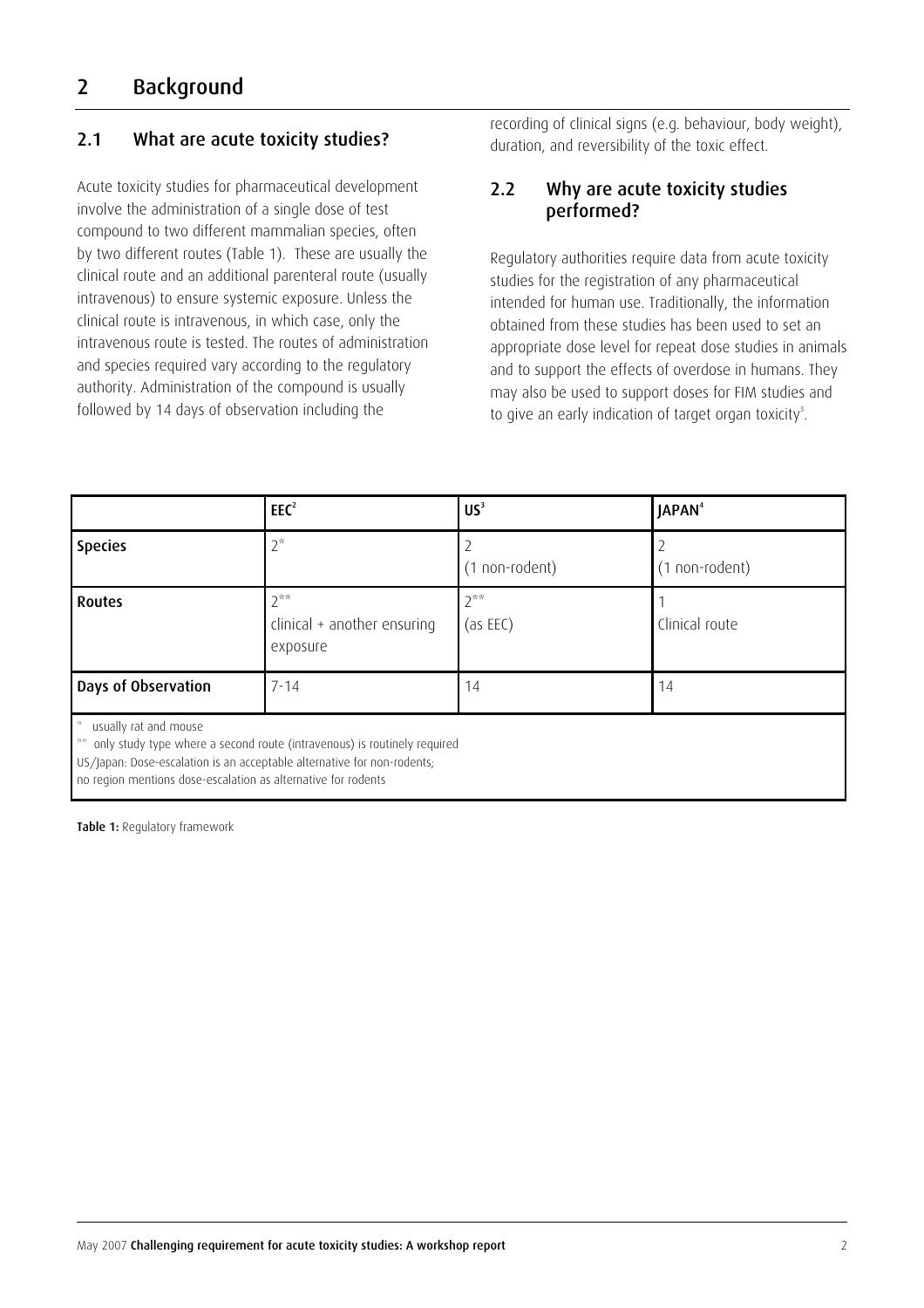To review the current use of acute toxicity studies, questionnaires were completed by the members of the working group to determine the reasons for conducting acute toxicity studies and the type of study design, including the number of animals used. The results of this survey indicated a large inter-company variation in approach and demonstrated there was scope for agreeing best practice and reducing animal numbers. This initiated discussions around the fundamental issue of whether companies actively used the data generated in acute toxicity studies or whether they were primarily conducted to fit regulatory requirements.

#### 3.1 Preclinical value of acute toxicity studies

Results from the questionnaire showed that the majority of companies only used the studies to calculate the minimum lethal dose and maximum non-lethal dose (Figure 1). Pathology is usually limited to macroscopic observations so that target organs are generally not identified. There is no clinical pathology or measure of exposure in acute toxicity studies. Dose levels for repeat dose studies are determined from other study types such as dose range finding and dose escalation studies. This is supported by the fact that many companies run acute toxicity studies in parallel with one month repeat dose studies.

The results from the questionnaire provide compelling evidence to suggest that there is little preclinical reason in carrying out acute toxicity studies prior to FIM.

### 3.2 Value of acute toxicity studies prior to FIM studies

The working group have shared information on 40 different compounds that had progressed through development and were given in FIM studies. The results and recommendations were discussed at the workshop and will form the basis of a peer-reviewed publication to be submitted in 2007<sup>5</sup>. For more detail on this datasharing exercise please contact Sally Robinson (sally.robinson@astrazeneca.com). The output clearly demonstrated that acute toxicity studies should not be required prior to FIM studies.





## 3.3 Reduction in animal numbers used in acute toxicity studies

A review of the number of acute toxicity studies in 2006 indicates that, in the absence of regulatory change, most companies involved in the working group have reduced the number of studies carried out per drug since the start of the initiative (Figure 2). By sharing information on study design between the companies, significant progress has also been made in reducing the number of rats and mice used in each study (Figures 3 and 4).



Figure 2: Number of rodent studies conducted per investigative compound in 2003-2005 compared to 2006

The maximum number of studies conducted by companies was four, which accounted for acute toxicity tests in two species using two different routes of administration. On the basis of the working group sharing best practice, many companies moved away from carrying out the full four studies, leading to a reduction in the number of studies conducted per compound.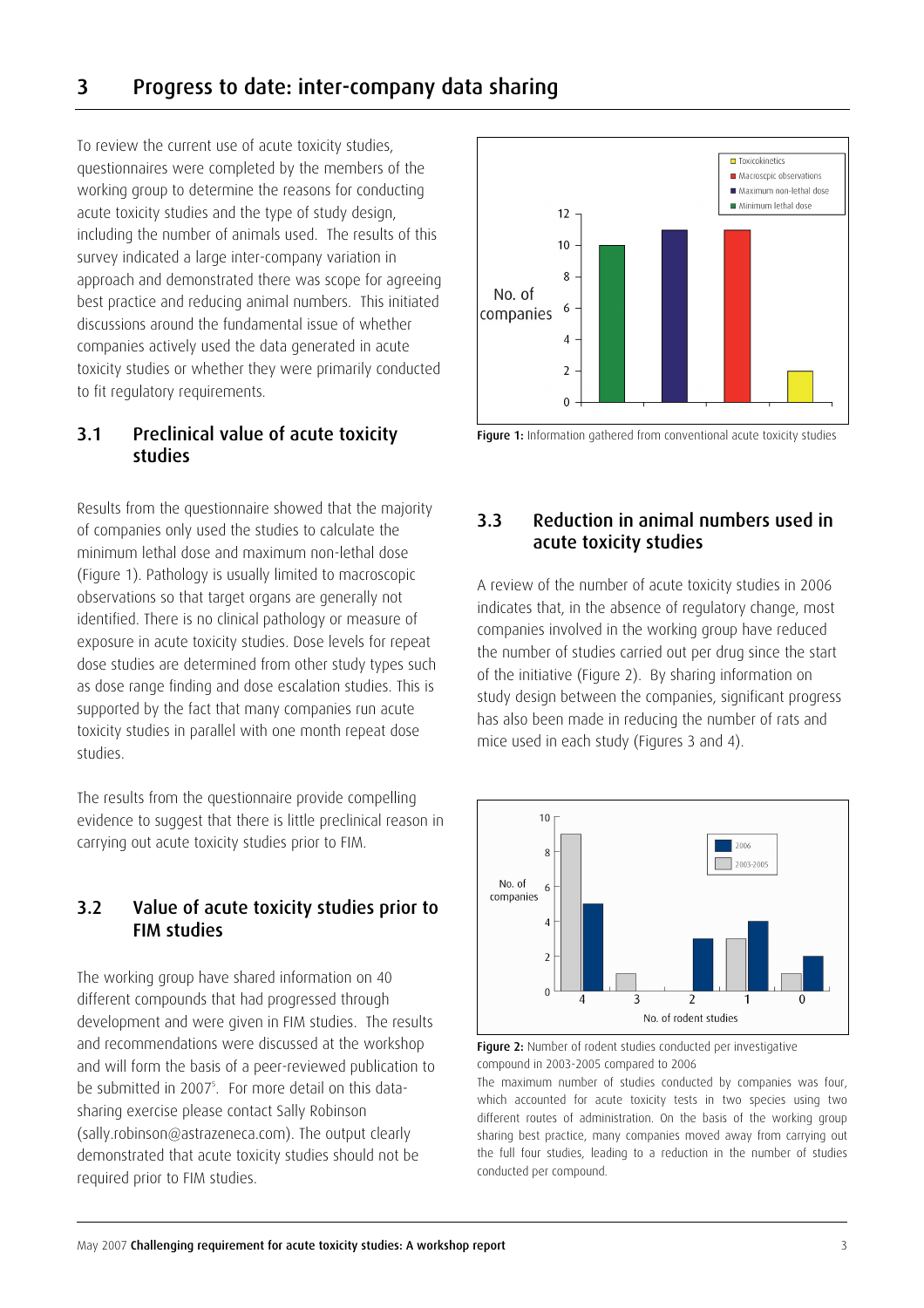

Figure 3: Number of mice used per compound in each company The sharing of data and experience has led to a reduction in the number of mice used per conventional acute toxicity study. In 2003- 2005 seven companies were using from 40 to over 100 mice per study. In 2006, since the working group shared best practice, most companies use less than 40 mice and more companies use no mice at all.

#### 3.4 Clinical value of acute toxicity studies

The question of whether acute toxicity studies are of value in predicting human overdose is controversial. At high doses of a drug or following intravenous dosing, rodents often die with fairly non-specific effects that may have no relevance for the human overdose situation. It is difficult to manage acute poisoning in humans when a drug is first marketed as at this point clinical overdose data will be extremely limited. Animal data from toxicity studies is sometimes the only information available to clinicians in supporting human overdose effects. However, whether clinicians use acute toxicity data when treating overdose patients is debateable. In order to address this, the working group is collaborating with the Lyon Poison Centre to review whether rodent acute toxicity data predicts the effects of overdose in humans and whether information from other studies with functional assessments e.g. safety pharmacology studies might be more useful.

These questions are currently being investigated by the working group.

Figure 4: Number of rats used per compound in each company The sharing of data and experience has led to a reduction in the number of rats used per conventional acute toxicity study. In 2003- 2005 seven companies were using from 40 to over 100 rats per study. In 2006, since the working group shared best practice, most companies use less than 40 rats and two companies use no rats at all.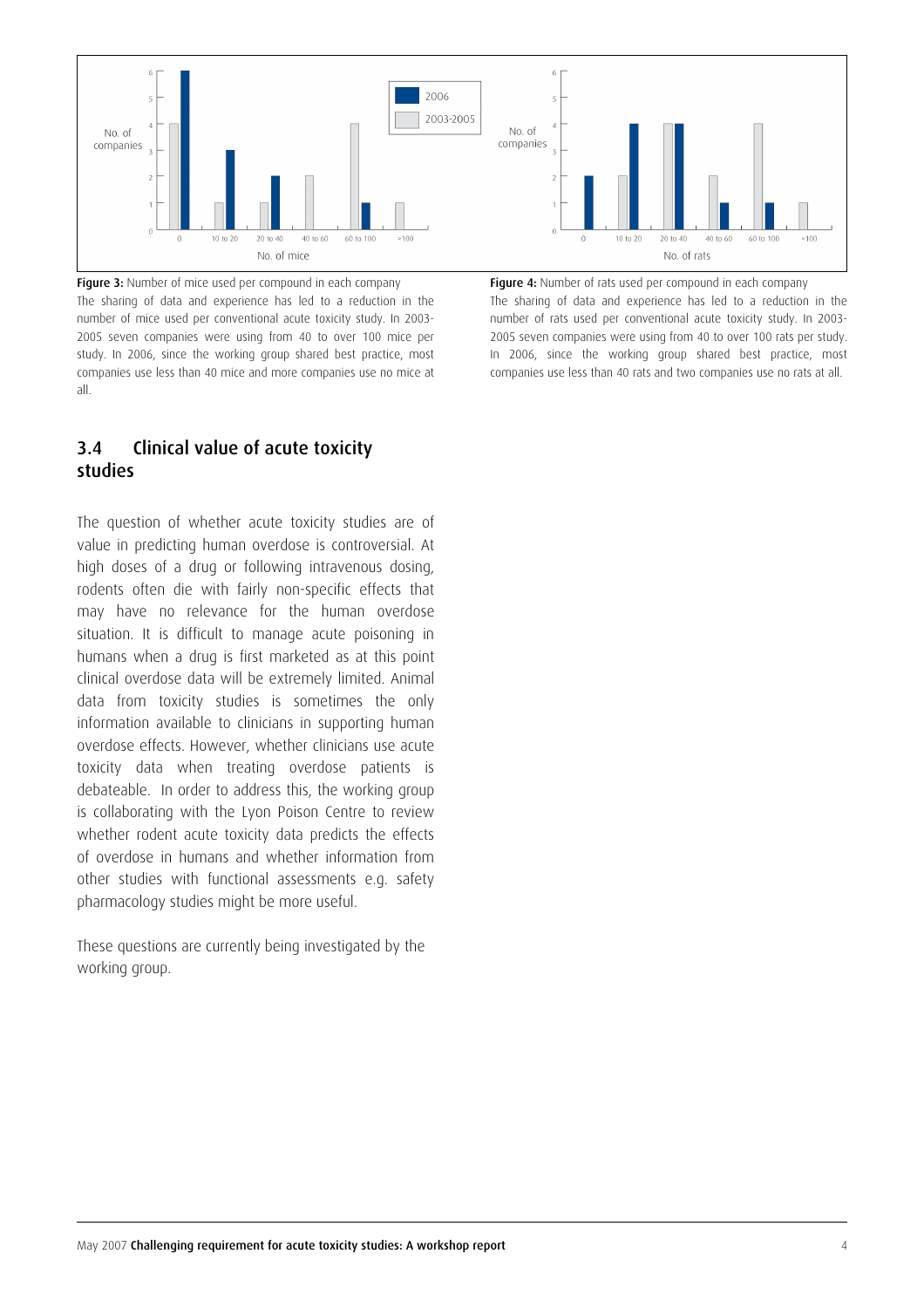A workshop, attended by 50 participants from Europe, the US and Japan, including representatives from the pharmaceutical industry, contract research organisations, and national and international regulatory bodies was held in November 2006 in London (Appendix 2). The purpose of the workshop was to discuss with a broader audience the results of the data sharing exercise undertaken by the working group and possible opportunities for influencing regulatory change for acute toxicity studies.

The workshop comprised of presentations on the regulatory environment from the European Agency for the Evaluation of Medicinal Products (EMEA), the American Food and Drug Administration (FDA), and the Japanese Ministry of Health, Labour and Welfare (MHLW), followed by break-out groups to discuss developing pharmaceutical drugs without data obtained from acute toxicity studies.

ICHM3 is the international regulatory guideline that covers the timing of non-clinical safety studies including acute toxicity studies (Box  $2)^6$ . The guideline is currently undergoing revision and therefore the workshop was a timely opportunity to discuss opportunities for applying the 3Rs with regulators.

The acute toxicity of a pharmaceutical should be evaluated in two mammalian species prior to the first human exposure. A dose escalation study is considered an acceptable alternative to the single dose design.

Box 2: Current ICHM3 regulatory guideline<sup>6</sup>

The recommendations of the working group were supported by representatives from the regulatory bodies. This included support for the proposal that information from other studies, such as appropriately conducted non-GLP dose escalation studies or short duration dose ranging studies that define a maximum tolerated dose, could be used prior to FIM rather than acute toxicity data, and that investigations may be limited to the clinical route only.

Discussion indicated that the recommendations made by the working group are likely to be reflected in the new draft ICHM3 guidance.

#### 4.1 Breakout sessions

Delegates were asked to consider a range of questions relating to the preclinical assessment of acute toxicity of a hypothetical compound. Qualitative information arising from the discussion was supplemented by a quantitative survey of delegates at the end of the meeting. The results of this are presented in italics. 35% of the respondents indicated that their views had changed based on the evidence presented at the workshop and the views of an additional 47% of respondents were reinforced or they remained convinced that acute toxicity tests were not necessary prior to FIM.

#### 4.1.1 What do you perceive the data from acute toxicity studies are used for?

There was a consensus from the participants that acute toxicity studies were never used to identify target organ toxicity and that data could be obtained from other studies that were being performed.

100% of respondents found data from acute toxicity studies of little or no use and only used the information in dose setting for other studies in exceptional circumstances.

100% of respondents agreed that acute toxicity studies were not used to identify target organs.

100% of respondents never use acute toxicity data to help set the starting dose in man. (Extended single dose studies in animals to support microdosing in humans are covered by separate regulatory guidance. They are not conducted to the same design as acute toxicity studies (e.g. lethality is not an endpoint) and generate all the standard toxicological data that would support dosing in humans.)

81% of respondents thought the data obtained from acute toxicity studies was of no use to regulators or clinicians.

100% of respondents agreed that they would not carry out acute toxicity testing if it were not a regulatory requirement.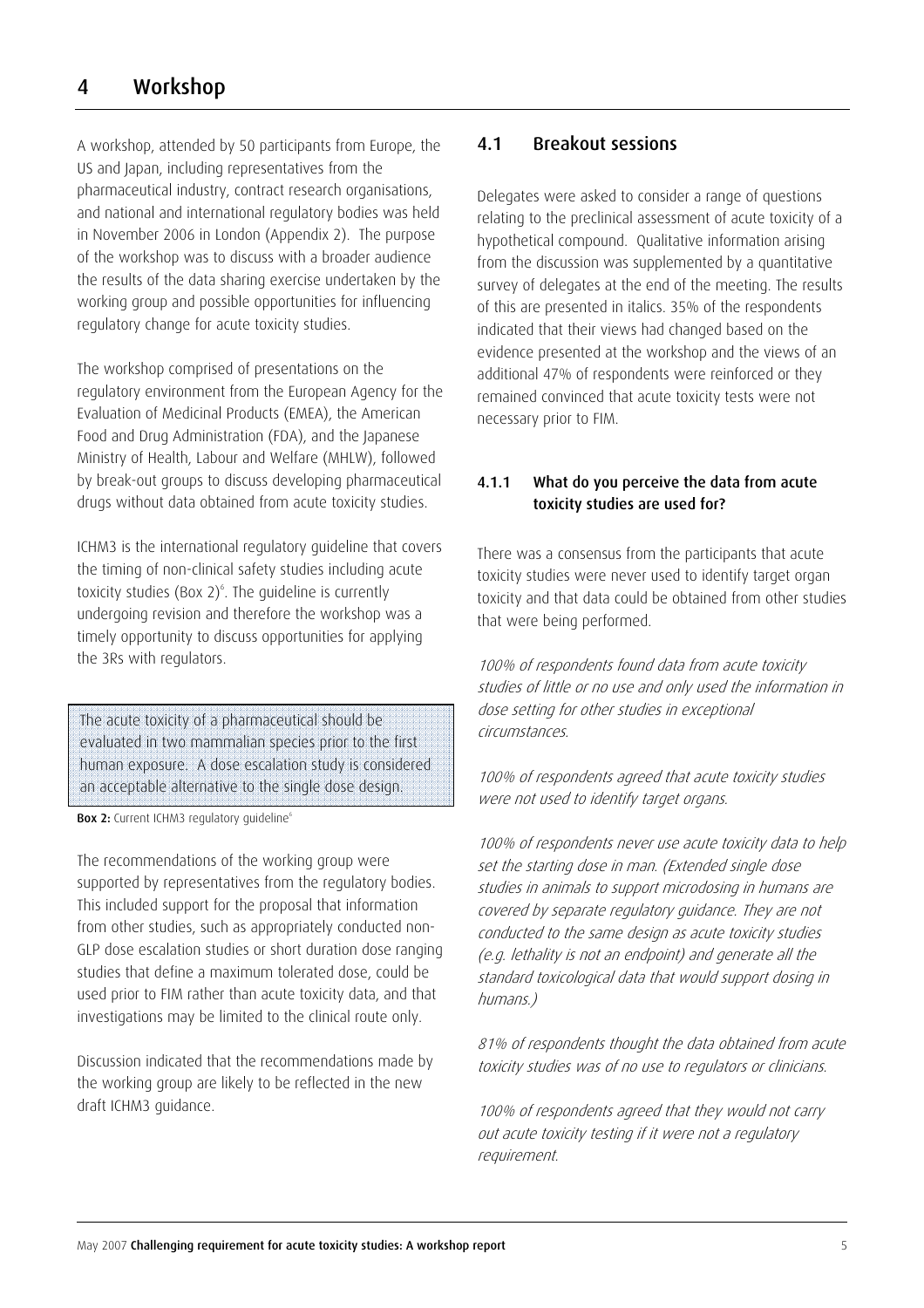#### 4.1.2. How are acute toxicity data used to support human safety alongside other preclinical data?

There was scepticism from the clinicians present about the usefulness of acute toxicity data, since information on lethality was of limited use and that what was actually required was detail of target organ toxicity, the duration of adverse effects and potential antidotes. Information on overdose could be provided instead from dose escalation and preliminary single dose studies.

There may be rare circumstances where single dose acute toxicity studies could be useful. For example, where the no observed adverse effect level (NOAEL) in repeat dose studies was lower than anticipated; single dose data may provide additional support for single doses in humans. However, this would only be useful if the test included pathology and other additional endpoints, which it currently does not.

#### 4.1.3 What other study types could be used to get information on high single dose toxicity?

The following study types and designs were proposed as alternatives:

- single dose tolerability for *in vivo* genetic toxicology e.g. micronucleus
- other preliminary single dose tolerability studies
- pharmacology
- safety pharmacology
- dose range finding

#### 4.1.4 If acute toxicity studies are performed, what is the added scientific value of more than one rodent species and the use of a route in addition to the clinical route?

The opinion was expressed that if acute toxicity data in one rodent species was flawed, then what justification was there for using two rodent species? In principle, the recommendation of using two mammalian species covers the possibility of different species sensitivity. It is hard to draw conclusions however when there are a lack of published data comparing mouse with rat acute toxicity data. Some data were described at the workshop that showed only a 2-fold difference between mice and rats in LD50 studies of various chemicals (with the exception of

warfarin), supporting the suggestion that the use of two rodent species is not necessary. This supports initial observations from the working group's data sharing exercise<sup>6</sup>. There was no perceived added value of using two rodent species or of using more than one route of administration, except in cases where high levels of exposure could not be achieved through the clinical route. But in such a case the alternative route ensuring exposure might be the only route required.

94% of respondents agreed that the use of more than one rodent species (mouse and rat) was of no value and 88% agreed that only one clinical route was necessary.

100% of respondents agreed that they would not use lethality as an endpoint unless it was a regulatory requirement.

#### 4.1.5 If you had to do acute toxicity for regulatory purposes only, what would you see as the minimum requirement and at what point in the development process?

There was general agreement that if tests were only being done for a regulatory purpose with no sound scientific justification then they should not be conducted. The minimum package was considered to be one rodent species, probably the rat, administered via the clinical route prior to phase 3 clinical trials only.

#### 4.1.6 What is the added scientific value of carrying out an acute toxicity study prior to FIM?

There was general agreement that acute toxicity studies prior to FIM were of no use provided that the high dose was evaluated in other short term study types.

100% of respondents agreed human safety would not be compromised if acute toxicity studies were not carried out.

#### **4.1.7 Have you used acute toxicity data to predict overdose effects in humans?**

Some participants used these data to decide whether child-proof packaging was necessary for the drug. However, whether acute toxicity studies from rodents provide the best information to base this decision on was disputed. Comprehensive safety pharmacology studies (such as those described in 4.2.3) were considered to be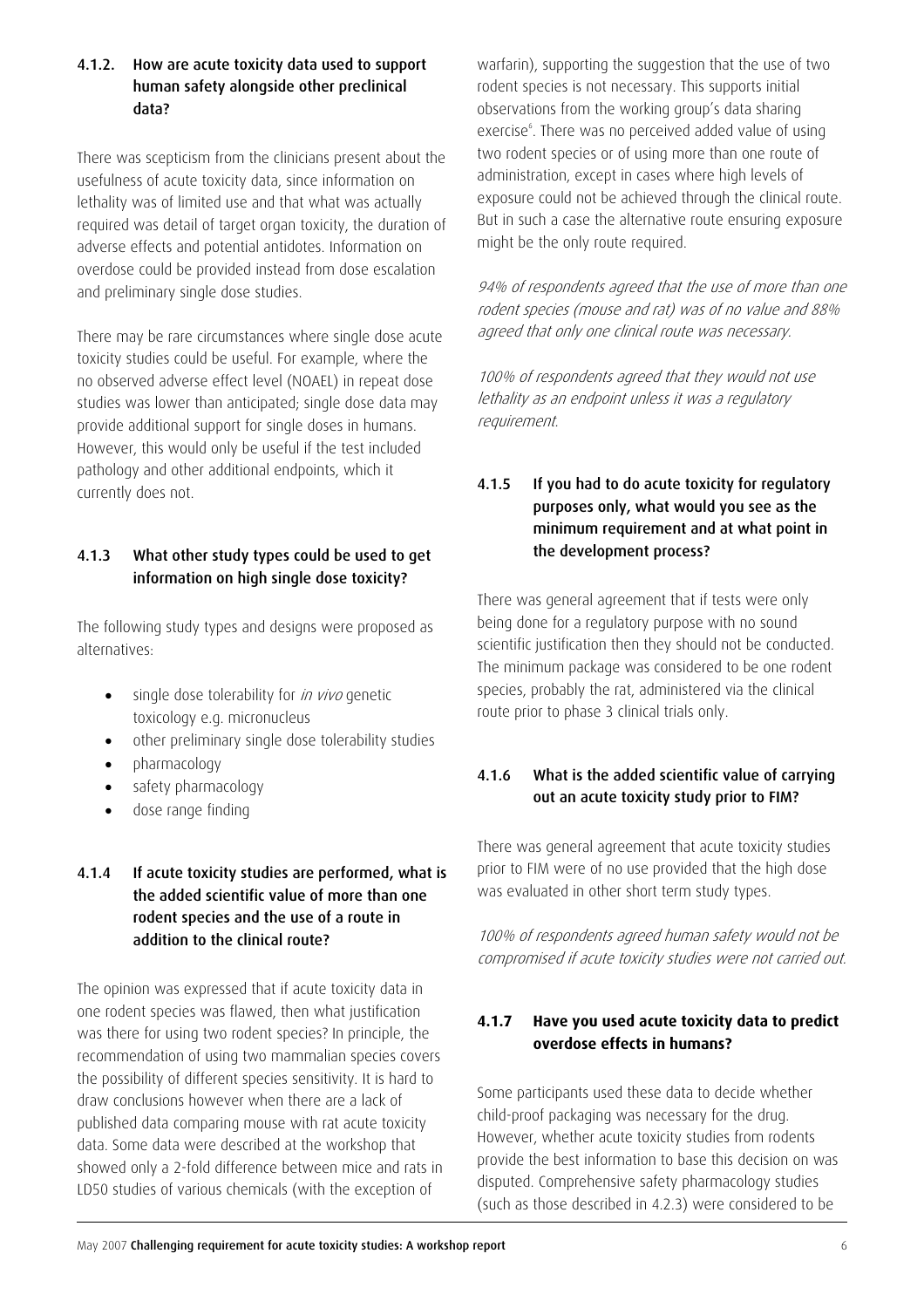more informative. To date, there are no published data available comparing the preclinical animal data and clinical data for acute toxicity. Without this information, there was some caution expressed about accepting that acute toxicity studies were never useful in making decisions on child-proof packaging and overdose effects. These questions will be addressed in the collaboration with the Lyon Poisons Centre.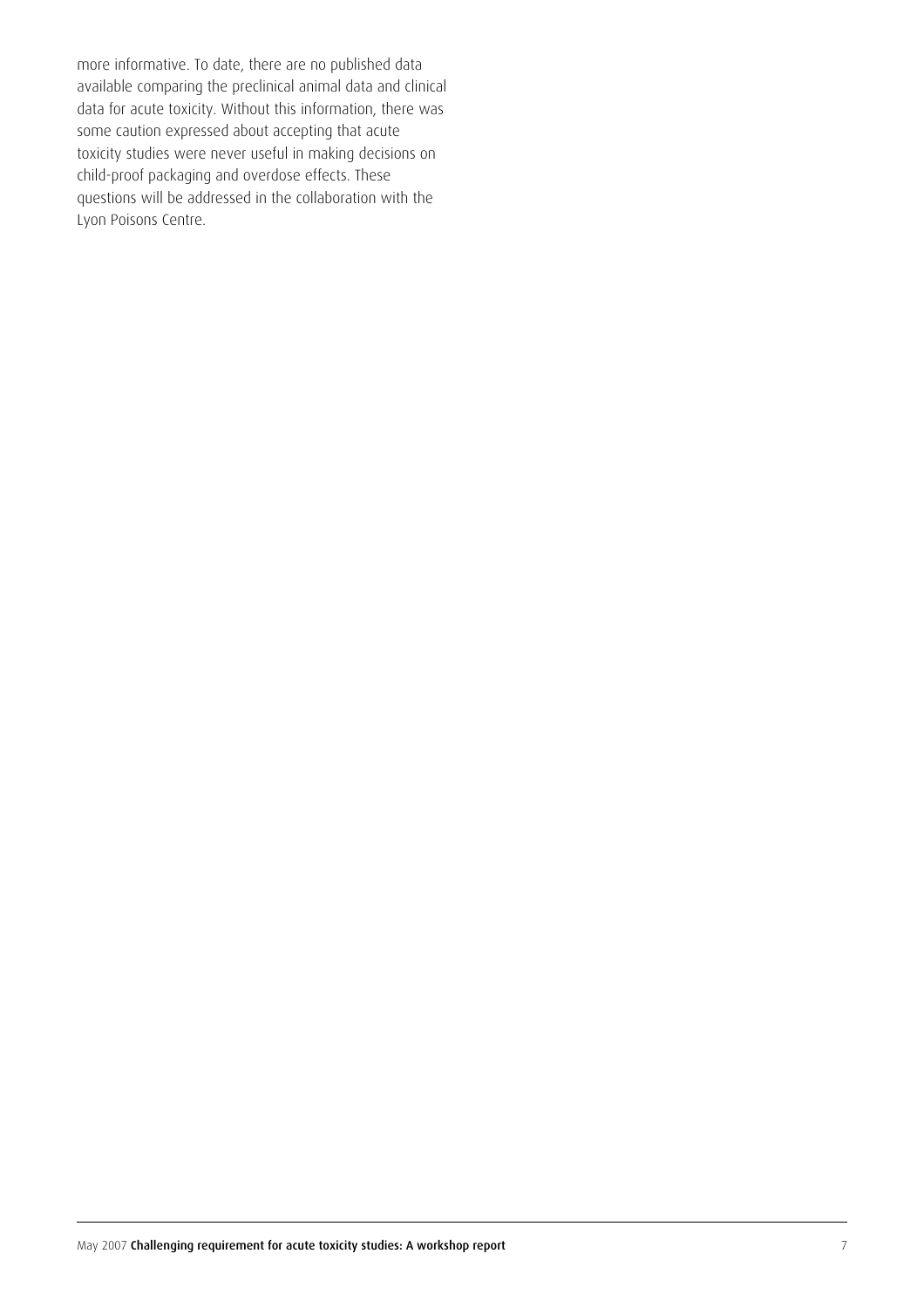# **5 Discussion**

Acute toxicity studies are controversial in terms of the questionable value of the data obtained compared with the suffering caused to the animals used. Although progress has been made, for example in abandoning the requirement for LD50 studies for pharmaceuticals, the regulatory requirement for acute toxicity remains.

It is clear that the strategy for toxicity testing has changed significantly over the years in order that early toxicology information can help support decisions on the best compounds to progress as potential human medicines. Acute toxicity tests are no longer the first tests performed and the data they provide can be obtained from other studies.

The approach taken by the working group has demonstrated the value of sharing and collating data in order to harmonise study designs, implement the 3Rs, and provide evidence to support regulatory change. By bringing together representatives from the pharmaceutical industry and the regulatory bodies to discuss the output of the working group it is clear that considerable progress can be made in supporting and facilitating the removal of the need to perform acute toxicity studies prior to FIM studies.

While this is an important step, there is more that can be achieved in terms of ensuring that, where acute toxicity studies are required, the harmonised and reduced study design recommended by the working group is adopted by all companies.

Establishing whether acute toxicity studies are required for predicting human overdose is a critical next stage and the collaboration with the Lyon Poison Centre will be pivotal in determining whether acute toxicity studies are needed at all to ensure human safety.

This initiative illustrates the benefits that can be achieved in terms of implementing the 3Rs by a coordinated approach and sharing data to reach a common position based on evidence and science. It is important to consider where else a similar strategy could be applied to enhance the application of the 3Rs.

## **6 Conclusion**

The conclusion is that acute toxicity data are:

- 1. Extremely limited, concentrating on minimum lethal and maximum non-lethal doses.
- 2. Of less use than other, less harmful, animal tests that are superior for deciding appropriate doses for further animal studies.
- 3. Not particularly useful for information on the nature of toxic effects, which are better evaluated in other routine studies.
- 4. Not, in practice, used to set doses in the first human clinical trials because other routine studies provide more informative data.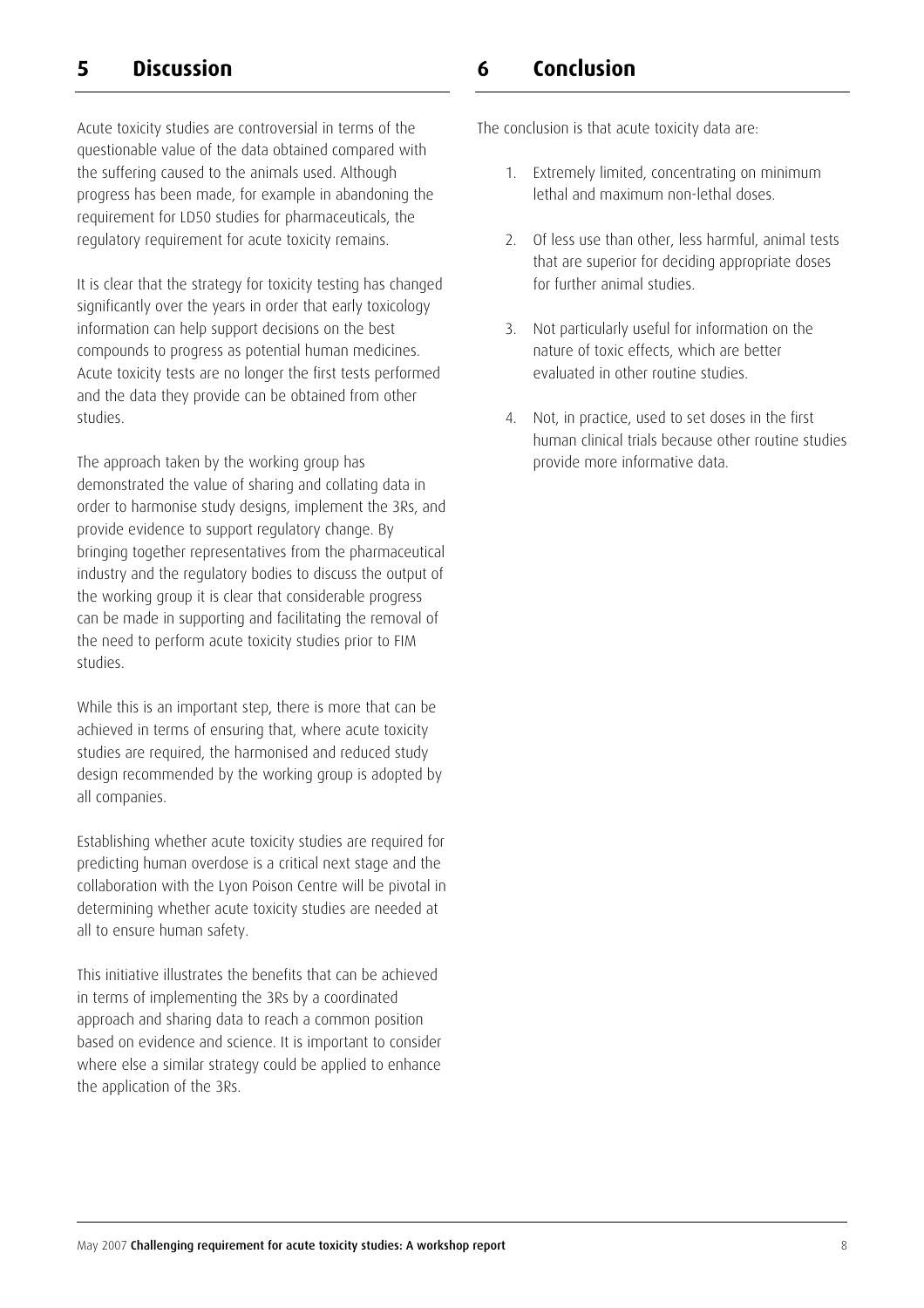# 7 References

- 1. CPMP/SWP/2599/02/Rev 1 23 June 2004: Position paper on non-clinical safety studies to support clinical trials with a single microdose
- 2. Annex 1: Directive 2001/83/EC of the European Parliament (6 Nov 2001, see page 44)
- 3. CDER Guidance for Industry: Single dose acute toxicity testing for pharmaceuticals (Aug 1996)
- 4. ICH Japan, Guidelines for new drug registration with harmonized tripartite guidelines, Yakuji Nippo Ltd. (1999)
- 5. Sally Robinson et al in preparation
- 6. ICH M3: Guidance on non-clinical safety studies for the conduct of human clinical trials for pharmaceuticals (1997)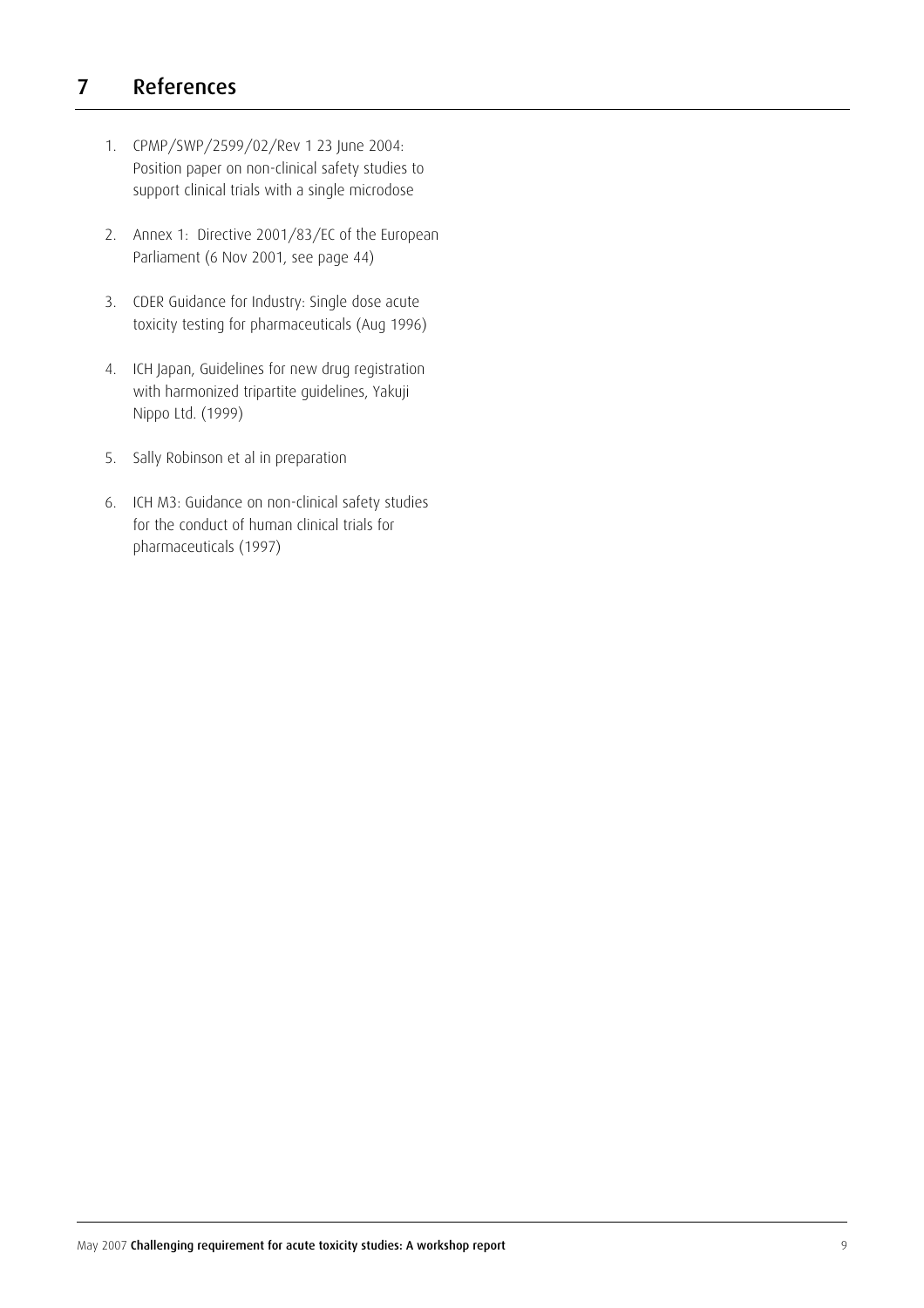# Appendix 1: Working group members

| Sally Robinson (Chair) | AstraZeneca                |
|------------------------|----------------------------|
| Kathryn Chapman        | NC3Rs                      |
| Jean-Luc Delongeas     | Servier                    |
| Elizabeth Donald       | Charles River Laboratories |
| David Dreher           | Covance                    |
| Matthias Festag        | Roche                      |
| Sophie Kervyn          | Eli Lilly and Company      |
| Ann Lampo              | Johnson & Johnson          |
| Kamil Nahas            | Pfizer                     |
| Vincente Nogues        | <b>Novartis</b>            |
| Deborah Ockert         | ALTANA Pharma AG           |
| Sally Old              | Sanofi-Aventis             |
| Nigel Pickersgill      | MDS Pharma Services        |
| Key Somers             | GlaxoSmithKline            |
| Claudia Stark          | Schering                   |
| Peter Stei             | Boehringer Ingelheim       |

Additional members who joined after the November 2006 workshop: Huntingdon Life Sciences Aptuit UCB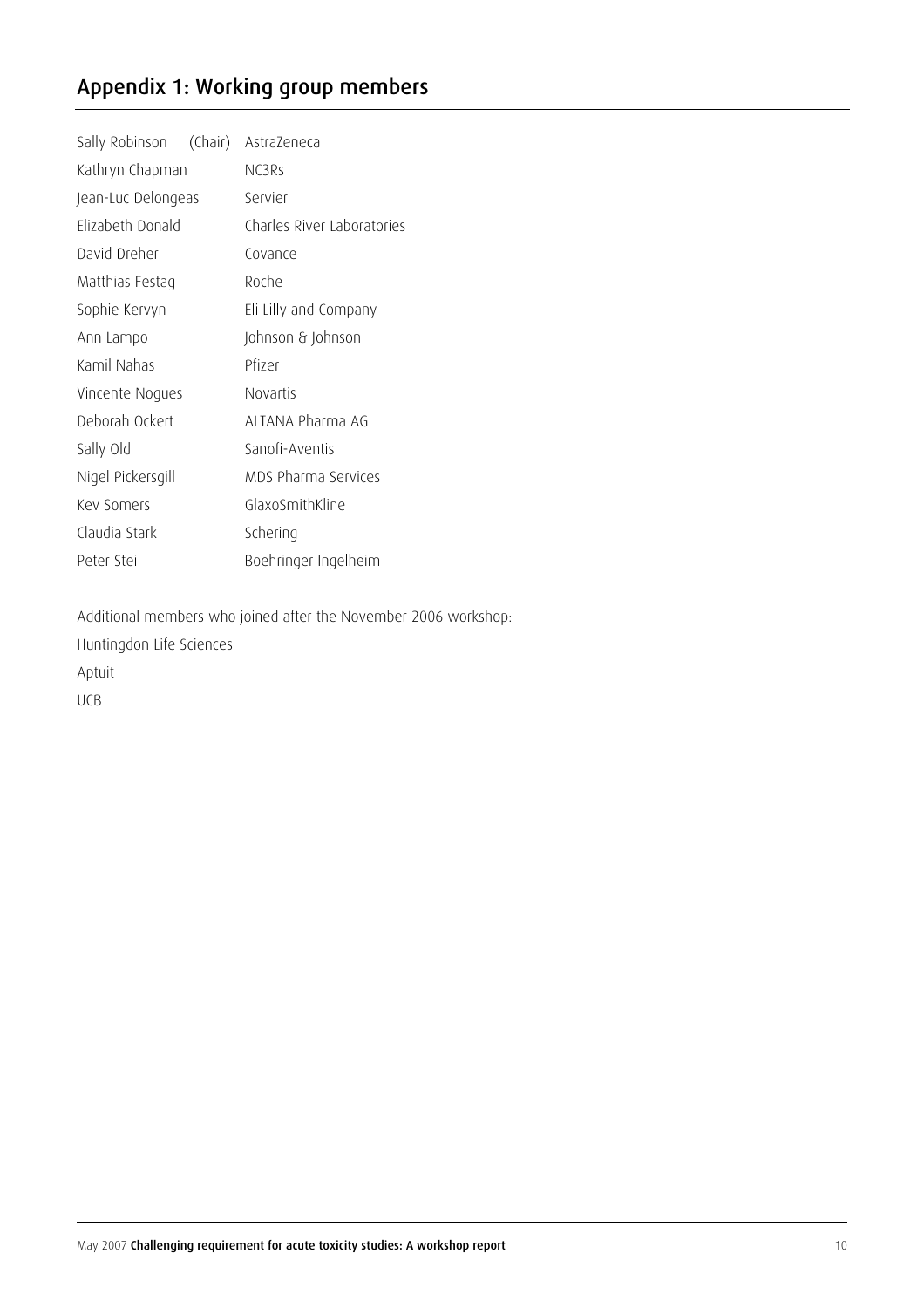# Acute Toxicity Workshop

27 November 2006, Central London

 $\overline{a}$ 

| Agenda          |                                                                                                                       |  |  |  |  |
|-----------------|-----------------------------------------------------------------------------------------------------------------------|--|--|--|--|
| $09.30 - 10.00$ | <b>REGISTRATION and COFFEE</b>                                                                                        |  |  |  |  |
| $10.00 - 10.10$ | Welcome and introduction                                                                                              |  |  |  |  |
| $10.10 - 10.20$ | NC3Rs - Background and industry initiatives                                                                           |  |  |  |  |
| $10.20 - 10.50$ | European Pharmaceutical Company Initiative Challenging the Requirement of Acute Toxicity<br><b>Studies in Rodents</b> |  |  |  |  |
| $10.50 - 11.20$ | Feasibility study: the value of acute rodent studies in supporting overdose in man                                    |  |  |  |  |
| $11.20 - 11.40$ | A regulatory perspective on Rodent Acute Toxicity studies (EMEA)                                                      |  |  |  |  |
| $11.40 - 12.00$ | <b>COFFEE</b>                                                                                                         |  |  |  |  |
| $12.00 - 12.20$ | Acute toxicity testing - FDA perspective                                                                              |  |  |  |  |
| $12.20 - 12.40$ | A MHLW perspective on Rodent Acute Toxicity studies                                                                   |  |  |  |  |
| $12.40 - 13.25$ | <b>LUNCH</b>                                                                                                          |  |  |  |  |
| $13.25 - 13.35$ | Introduction to afternoon session                                                                                     |  |  |  |  |
| $13.35 - 14.55$ | Break out group discussions                                                                                           |  |  |  |  |
| $14.55 - 15.15$ | <b>COFFEE</b>                                                                                                         |  |  |  |  |
| $15.15 - 16.15$ | <b>FEEDBACK AND DISCUSSIONS</b>                                                                                       |  |  |  |  |
| ~16.15          | <b>CLOSE</b>                                                                                                          |  |  |  |  |